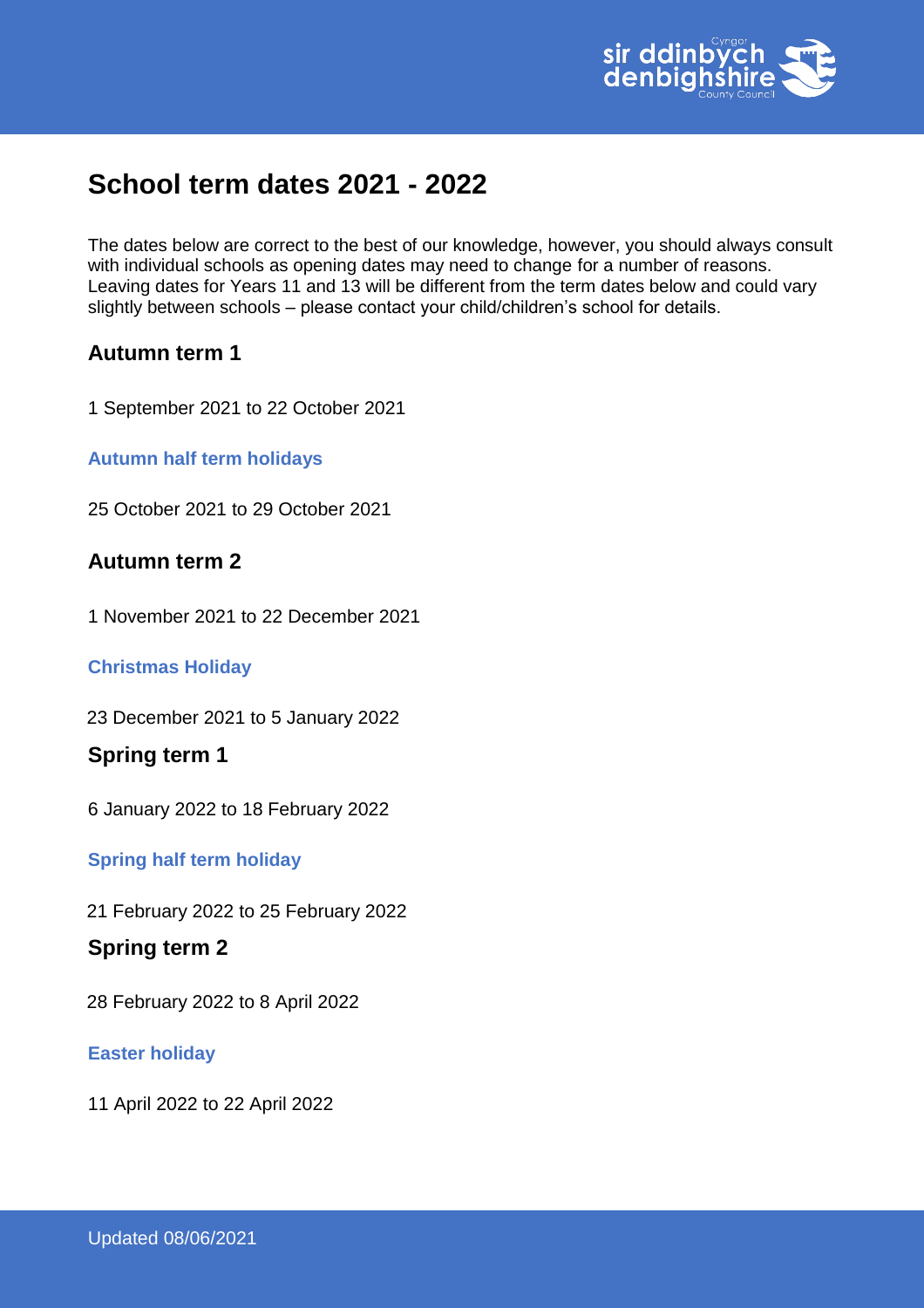# **Summer term 1**

25 April 2022 to 27 May 2022 (Early May Bank Holiday 2<sup>nd</sup> May)

#### **Summer half term**

30 May 2022 to 3 June 2022

### **Summer term 2**

6 June 2022 to 20 July 2022

# **Staff Training Days 2020-21**

### **Rhyl Cluster**

**Ysgol Emmanuel, Ysgol Y Castell, Ysgol Bryn Hedydd, Ysgol Llywelyn, Christchurch CP School, Ysgol Tir Morfa and Rhyl High School** 

**Set training days** – 1<sup>st</sup> September 2021, 24<sup>th</sup> September 2021, 1<sup>st</sup> November 2021, 6<sup>th</sup> January 2022, 7<sup>th</sup> January 2022, 17<sup>th</sup> June 2022 (National Professional Learning Day).

### **Christ The Word Catholic School**

**Set training days** – 1<sup>st</sup> September 2021, 24<sup>th</sup> September 2021, 6<sup>th</sup> January 2022, 17<sup>th</sup> June 2022 (Additional – National Professional Learning Day), 19<sup>th</sup> July 2022, 20<sup>th</sup> July 2022.

#### **Ysgol Plas Cefndy (including Milestones and Stepping Stones)**

**Set training days** – 1<sup>st</sup> September 2021, 1<sup>st</sup> November 2021, 6<sup>th</sup> January 2022, 28<sup>th</sup> February 2022, 25<sup>th</sup> April 2022, 17<sup>th</sup> June 2022 (Additional – National Professional Learning Day).

### **Prestatyn Cluster**

**Ysgol Penmorfa, Ysgol Bodnant, Ysgol Melyd, Ysgol Clawdd Offa, Ysgol Hiraddug, and Prestatyn High School**

Set training days – 1<sup>st</sup> September 2021, 2<sup>nd</sup> September 2021, 6<sup>th</sup> January 2022, 7<sup>th</sup> January 2022, 28<sup>th</sup> February 2022, 25<sup>th</sup> April 2022 (Additional – National Professional Learning Day).